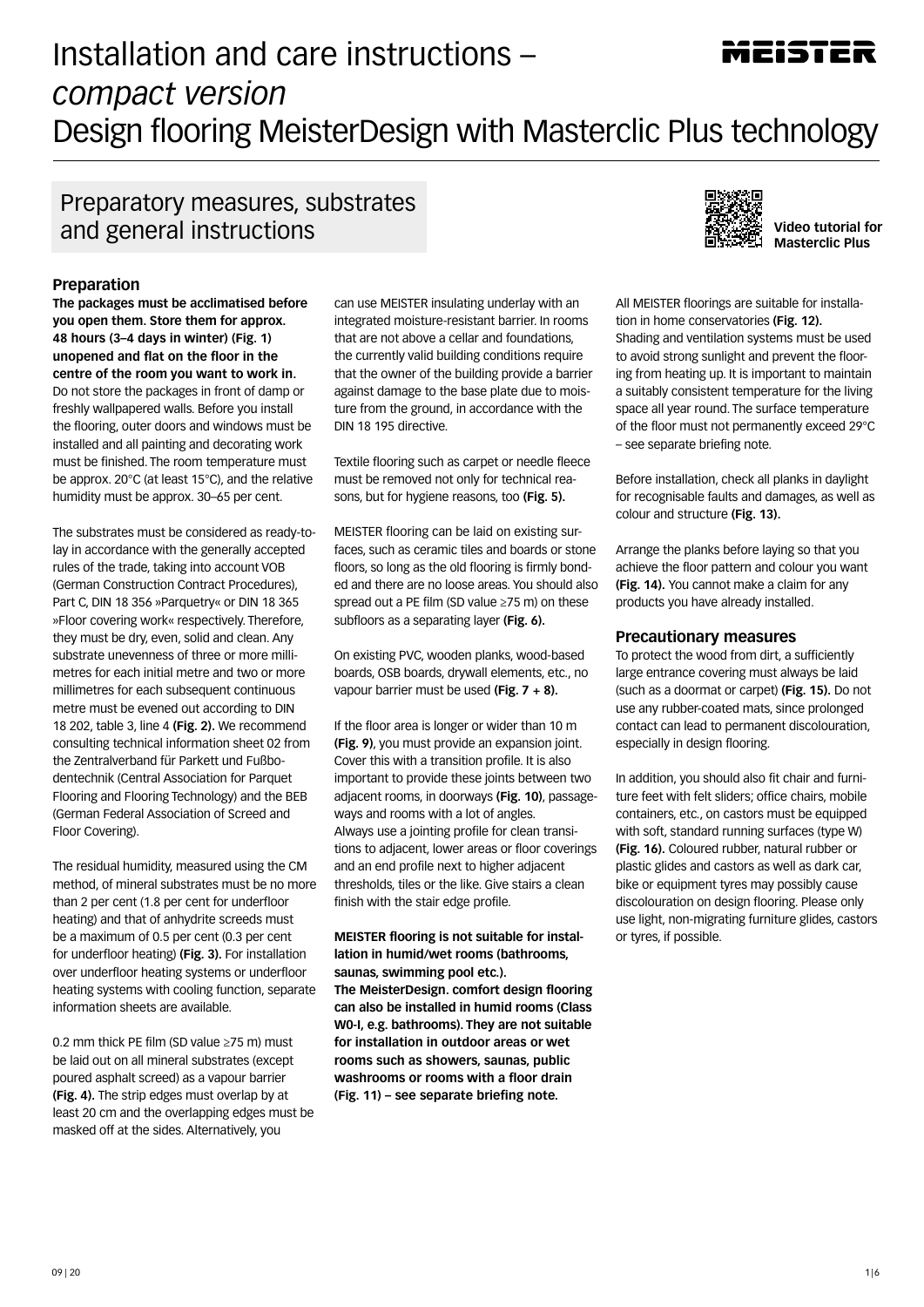

### **Preparation**





























### **Precautionary measures**



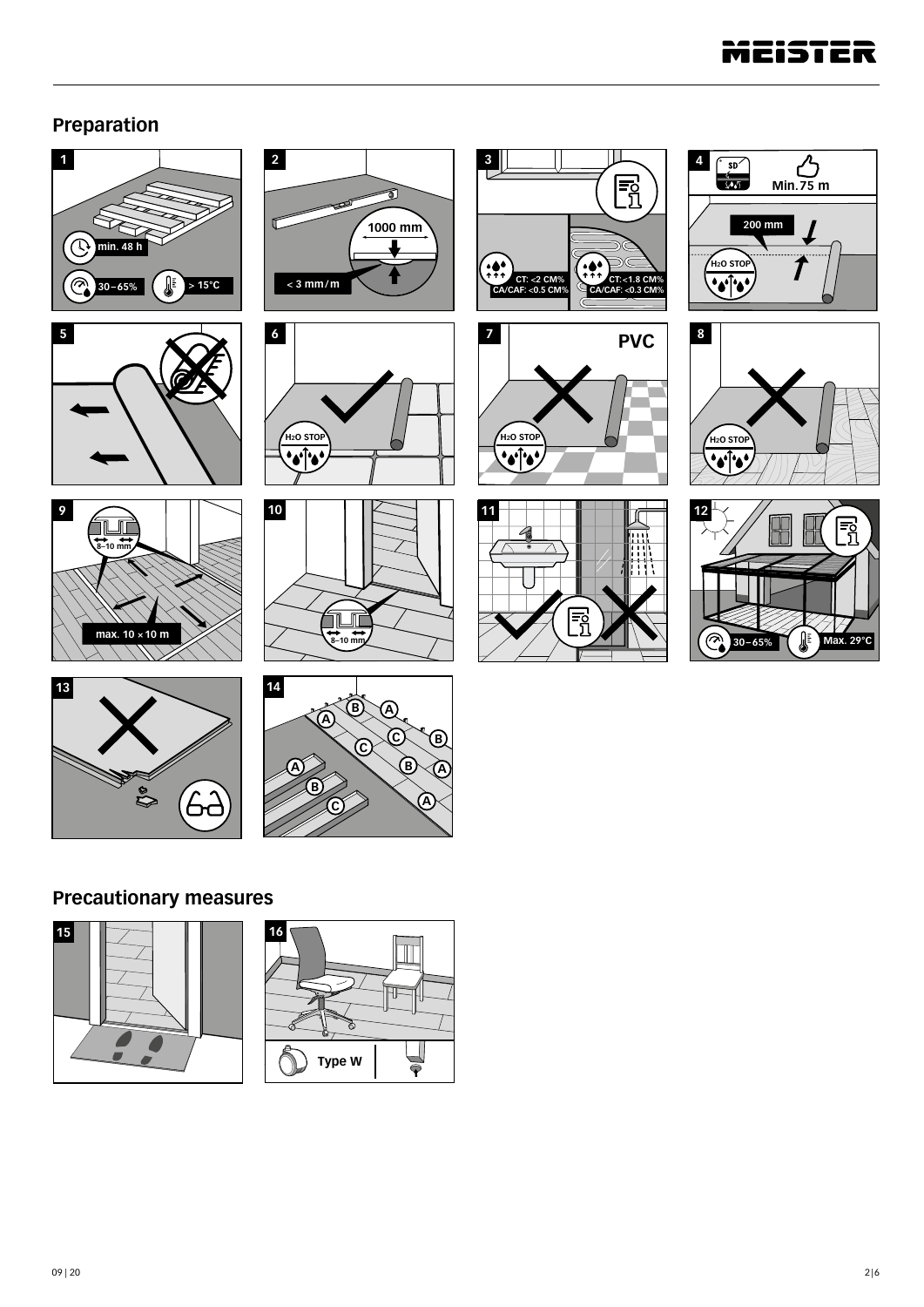

### Installation

#### **Fig. A1 + A2**

The flooring is installed as a floating structure without glue. The Masterclic Plus connection system makes it possible to install the flooring quickly and easily. The end interlocking occurs when the next row is laid. In addition, it is a valuable installation aid, as the planks can be aligned against each other in this way. To do this, you should lift the plank slightly and simply square it with the tongue in the groove of the plank that has already been laid.

#### **Fig. 1**

You will need the following tools and aids to install MeisterDesign design flooring with Masterclic Plus technology:

Hammer, keyhole or electric saw, possibly power drill, folding metre rule, pencil, wedges (spacer wedges), heel bar, angle or adjustable bevel, possibly PE film (0.2 mm).

Furthermore, if you are using products without a sound-absorbing Silence cushion, use the system-bound MEISTER insulating underlay. Any other insulating underlay must have a suitable pressure stability (CS value ≥15 kPa).

#### **Fig. 2**

Remove any dirt, small stones, etc. from the surface prior to installation.

#### **Fig. 3**

PE film 0.2 mm thick must be laid out to form a "bath" on all mineral substrates (except poured asphalt screed) as a vapour barrier. The strip edges must overlap by at least 20 cm and the overlapping edges must be masked off. Alternatively, the option is available to use MEISTER insulating underlay with integrated vapour barrier.

#### **Fig. 4**

Lay the corresponding MEISTER insulating underlay with a pressure resistance of > 15 kPa in the private residential sector or  $> 60$  kPa in the commercial sector.

#### **Fig. 5**

Before installation, check all planks in daylight for recognisable faults in colour and structure. Goods already installed cannot be claimed for later.

#### **Fig. 6**

Install a mixture of planks from different packages.

#### **Fig. 7**

When sawing the elements, make sure you work from the correct side: if you use a bench saw, keep the decorative side facing up, if you use a keyhole or portable circular saw, keep the decorative side down.

Start by laying the first complete plank in the left-hand corner of the room with the tongue sides facing the wall. Remove only the tongues on the long sides of all the other planks you want to lay in the first row. Using wedges, you can easily keep a gap of at least 10 mm from the wall.

#### **Fig. 8**

Insert the head end of the next complete plank into plank 1. Install the other planks in this row in exactly the same way across the entire width of the room.

#### **Fig. 9**

The last planks in each row are cut to size so that a gap of 10 mm to the wall is taken into account. You can use cut-off pieces of planks to start subsequent rows.

#### **Fig. 10**

Make sure that the planks in the first row are straight. Cut the first plank of the second row down to approx. 80 cm (or, for MeisterDesign. comfort DB 600 S, 50–60 cm).

Fix this plank upright with the tongue as far as possible into the groove on the groove side of the previous row of planks and press the plank down slowly using a forward and downward turning motion. The plank has to click into the previously installed row.

#### **Fig. 11**

Similarly, the next complete plank is turned into the click connection on the long side and the head end pushed tight against the previous plank before it is lowered. Then press the plank down slowly using a forward and downward turning motion. The plank has to click into the previously installed row and the end joint with the previous plank has to be closed.

#### **Fig. 12**

Continue installing the panels row by row in this way. Remember that the end joints must always be offset by at least 30–40 cm (or, for MeisterDesign. comfort DB 600 S, 25 cm).

Asterclic**plus** 

102009034903/WO 2011/01210

#### **Fig. 13 + Fig. 14**

Cut the last plank in each row so that you leave a gap of approx. 10 mm to the wall. Lay the plank with the tongue side facing the wall to mark the remaining plank width. **Fig. 15**

Taking the plank marked for width, push the plastic end tongue forward out of the end groove using the spare piece of plank. **Fig. 16**

Begin cutting the plank to size at the end of the plastic tongue.

#### **Fig. 17**

After the plank has been cut to size, push the plastic tongue on the end back into the end groove. Start by laying the last row in the righthand corner of the room (leaving at least a 10 mm gap to the wall) and angle the long side of the plank into the second-last row. The next plank is angled in the same way and lowered down at the end.

#### **Fig. 18**

Push the plastic tongue that is pointing out towards the wall back into the end connection using a heel bar, scraper, screw driver or similar.

#### **Fig. 22**

Next, remove the wooden wedges from around the walls.

#### **Fig. 23**

Screw the skirting board clips to the wall at intervals of 40–50 cm. To ensure that the skirting board fits tightly, do not position it on an uneven wall.

#### **Fig. 24**

The skirting board is placed on the clip from above and pressed down. For the length joints of the skirting boards, the clip is placed on the joint with a half overlap to ensure a good hold. Please avoid bringing any silicone products into contact with the skirting boards.

#### **Fig. 19 – Fig. 21**

**To take a plank row back out again,** lift the entire row, levering it at the side out of the last row. You can then slide the planks apart at the ends. Should you wish to reuse the disassembled planks, you should first push the end plastic tongue back into the top groove so it sits flush.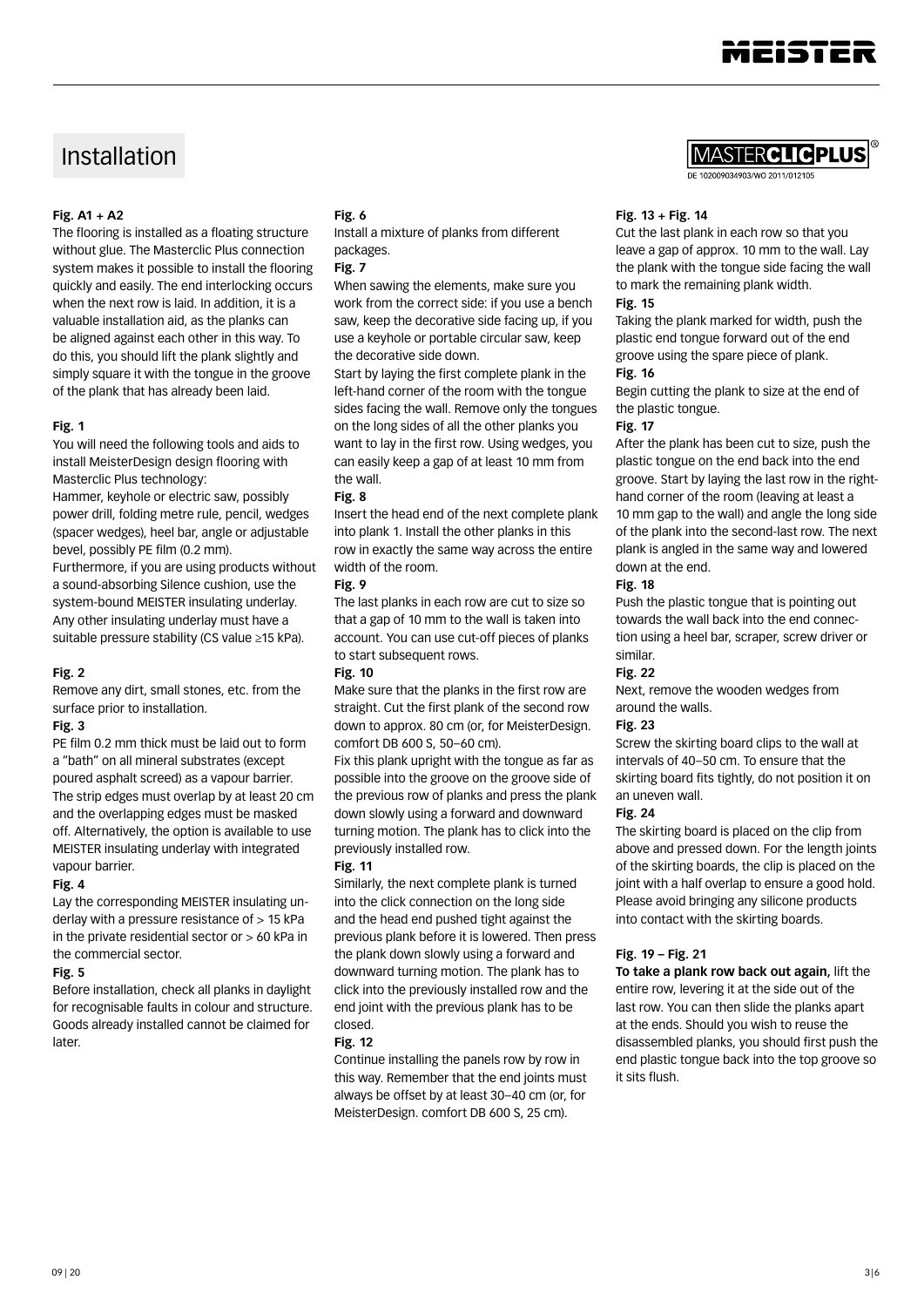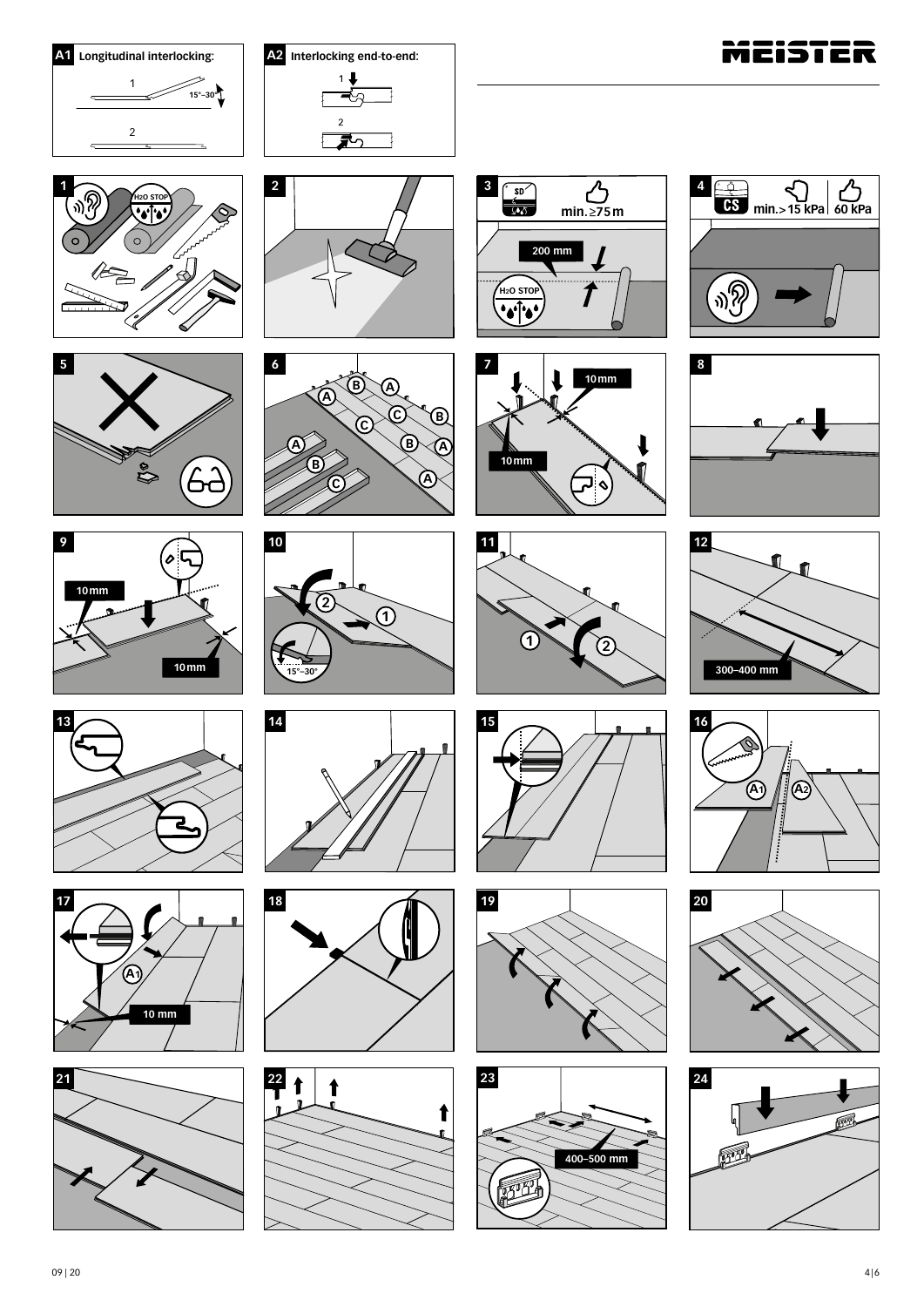

## Cleaning and care

#### **The quality does not stop with the installation.**

You have bought a quality product "made in Germany". These cleaning and care instructions will provide you with all the information important to ensuring a long period of value preservation and a beautiful appearance of your flooring. With a bit of time and effort, you can contribute to ensuring that you are able to enjoy your new MEISTER flooring for a long time to come.

MEISTER products are based on selected materials, which are processed by experienced experts with state-of-the-art technology to create a quality product "made in Germany". The premium quality includes substantiated consultation and excellent service. For this reason, you will only find MEISTER products in selected specialist shops.

#### **1. The right care**

Your dream floor also needs the right care. MEISTER complements its product range with a high-quality series of care products from Dr. Schutz. Cleaners and care products, tailored for the floorings, ensure that your floor looks good in the long term. Even if you only need to run the vacuum round for day-to-day care (to remove loose dust), the surfaces should be cleaned and cared for regularly with Dr. Schutz care products to preserve the value of your floor.

When cleaning, please be aware that the floor must only ever be slightly moistened. In the ideal case, the film of water should be a thin mist, so that it dries out after about a minute. You should not use any abrasive cleaners, even in case of more severe stains.

Scratches on the floor not only affect the overall appearance. They will also make the floor more prone to dirt and moisture. The Dr. Schutz care products are designed to ensure that the floor is considerably more resistant to signs of wear and tear in heavy wear areas.

Your qualified specialist shops will also be able to provide you with more tips on how to care for your MEISTER floor in the best possible way.

#### **2. Preservation of value | Precautionary measures**

A room temperature of approx. 18–22°C and a relative air humidity of approx. 30–65 per cent will contribute to your personal well-being and are the basis for a healthy room climate. With such a room climate, you will also help your MEISTER floor obtain the optimal conditions, as it reacts to its climatic surroundings like any other wooden material. Low air humidity with a high temperature will lead to a contracting process in the wood, which dries the floor out. If you determine an air humidity which is considerably lower than 30 percent in the long term, we recommend the use of air humidifiers (vaporizers). This will prevent your MEISTER floor drying out excessively. As with all wooden products, very high air humidity will cause absorption of humidity, which can lead to the length and thickness increasing.

**The introduction of dirt onto the floor:** Most dirt is brought into your home from the outside and transferred onto the flooring. For this reason, we recommend installing a sufficiently large entrance covering (such as a doormat) in the entrance. Do not use any rubber-coated mats since prolonged contact can lead to permanent discolouration. Please consider that dirt, such as sand or small stones, will act like sandpaper on all floorings and can lead to unsightly scratches. To protect the wood from scratches, you should also fit chair and furniture feet with felt sliders; office chairs, mobile containers and similar on castors must be equipped with soft, standard running surfaces (type w). Coloured rubber, natural rubber or plastic glides and castors as well as dark car, bike or equipment tyres may possibly cause discolouration on design flooring. Metal gliders can corrode if they come into contact with moisture, potentially leaving stains on the flooring. Please only use light, non-migrating furniture glides, castors or tyres, if possible. Terracotta or clay flower pots/planters can also cause discolouration. Please use suitable, non-migrating mats.

#### **3. Cleaning after completion of construction work**

Newly laid MEISTER floors must be cleaned after completion of construction work and before first use in order to completely remove any dirt that has collected during the course of the installation.

You should clean **MeisterDesign design flooring** after completion of construction work with Dr. Schutz PU Cleaner\*, diluted with water in a ratio of 1:10. Clean the floor using a well wrung out mop and then neutralise with clear water.